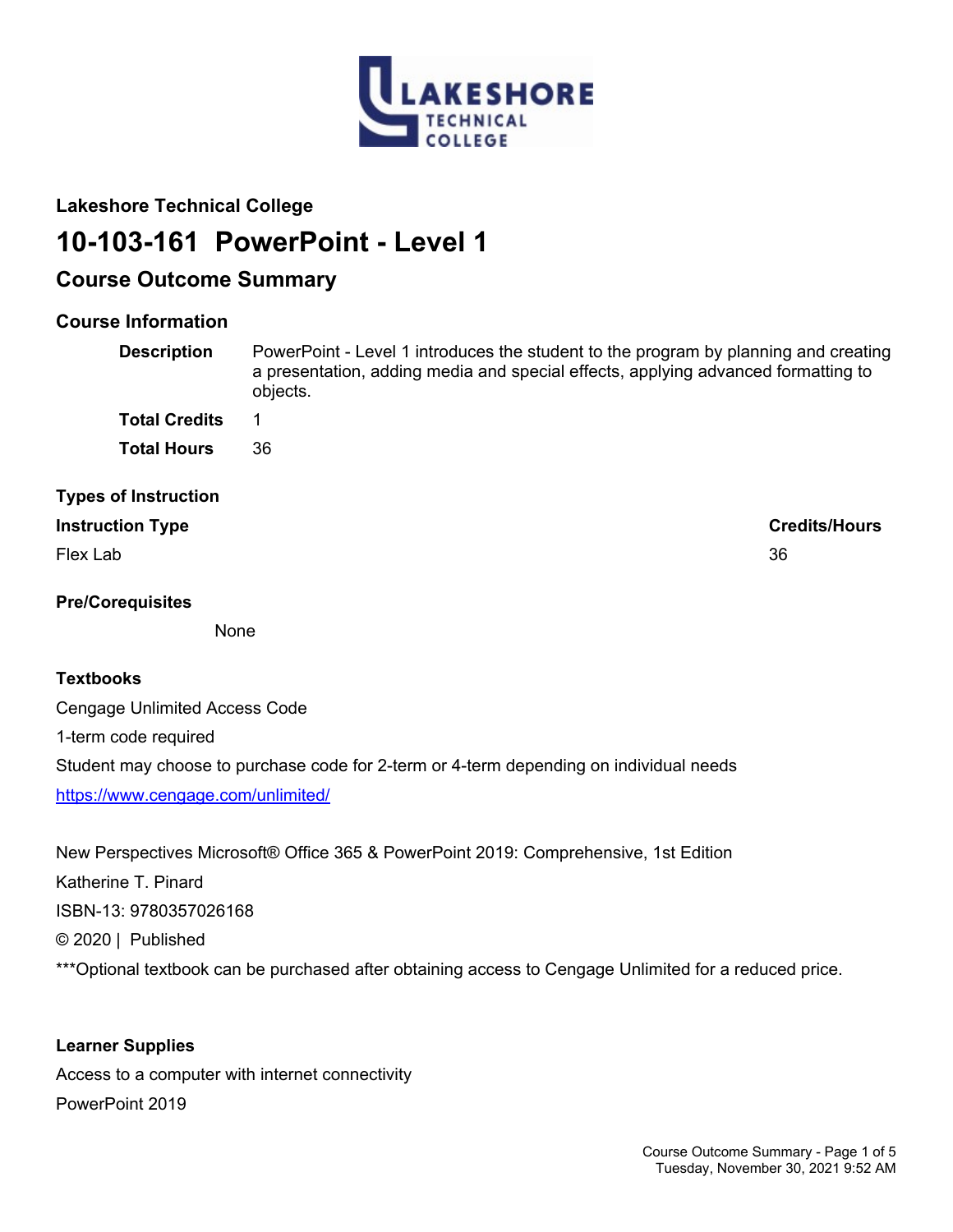## **Core Abilities**

## **1. Apply learning**

**Criteria**

- 1.1. Learner transfers academic knowledge and principles to life and work situations
- 1.2. Learner incorporates prior learning
- 1.3. Learner knows when to ask for help
- 1.4. Learner demonstrates appropriate safety precautions
- 1.5. Learner identifies the need for lifelong learning
- 1.6. Learner develops the ability to research beyond the required work
- 1.7. Learner demonstrates a curiosity for learning about cultures, norms, and practices

## **2. Integrate technology**

**Criteria**

- 2.1. Learner determines which tasks can be performed more efficiently by using technology
- 2.2. Learner uses technology to perform tasks more efficiently
- 2.3. Learner adapts to changing/emerging technology
- 2.4. Learner selects culturally appropriate technology/tools to communicate with diverse groups

## **Course Competencies**

## **1. Create a new PowerPoint presentation**

**Linked Core Abilities** Apply learning Integrate technology

**Assessment Strategies**

- 1.1. SAM Training
- 1.2. SAM End of Module Project
- 1.3. SAM Project
- 1.4. SAM Exam
- 1.5. Review Problem

**Criteria**

#### *Your performance will be successful when:*

- 1.1. you save the file with the correct name
- 1.2. you insert and delete slides
- 1.3. you add and move text on a slide
- 1.4. you remove a hyperlink and format text
- 1.5. you convert a numbered list to a SmartArt diagram
- 1.6. you change the theme and theme variant of the presentation
- 1.7. you open a file and save it as with a new name
- 1.8. you modify slide layouts
- 1.9. you insert and modify a photo
- 1.10. you rearrange the order of slides
- 1.11. you compress photos
- 1.12. you add speaker notes to a presentation
- 1.13. you create a presentation with no spelling errors

#### **Learning Objectives**

- 1.a. Plan a presentation
- 1.b. Create a new slide with a list
- 1.c. Save, edit and close a presentation
- 1.d. Format, move, and copy text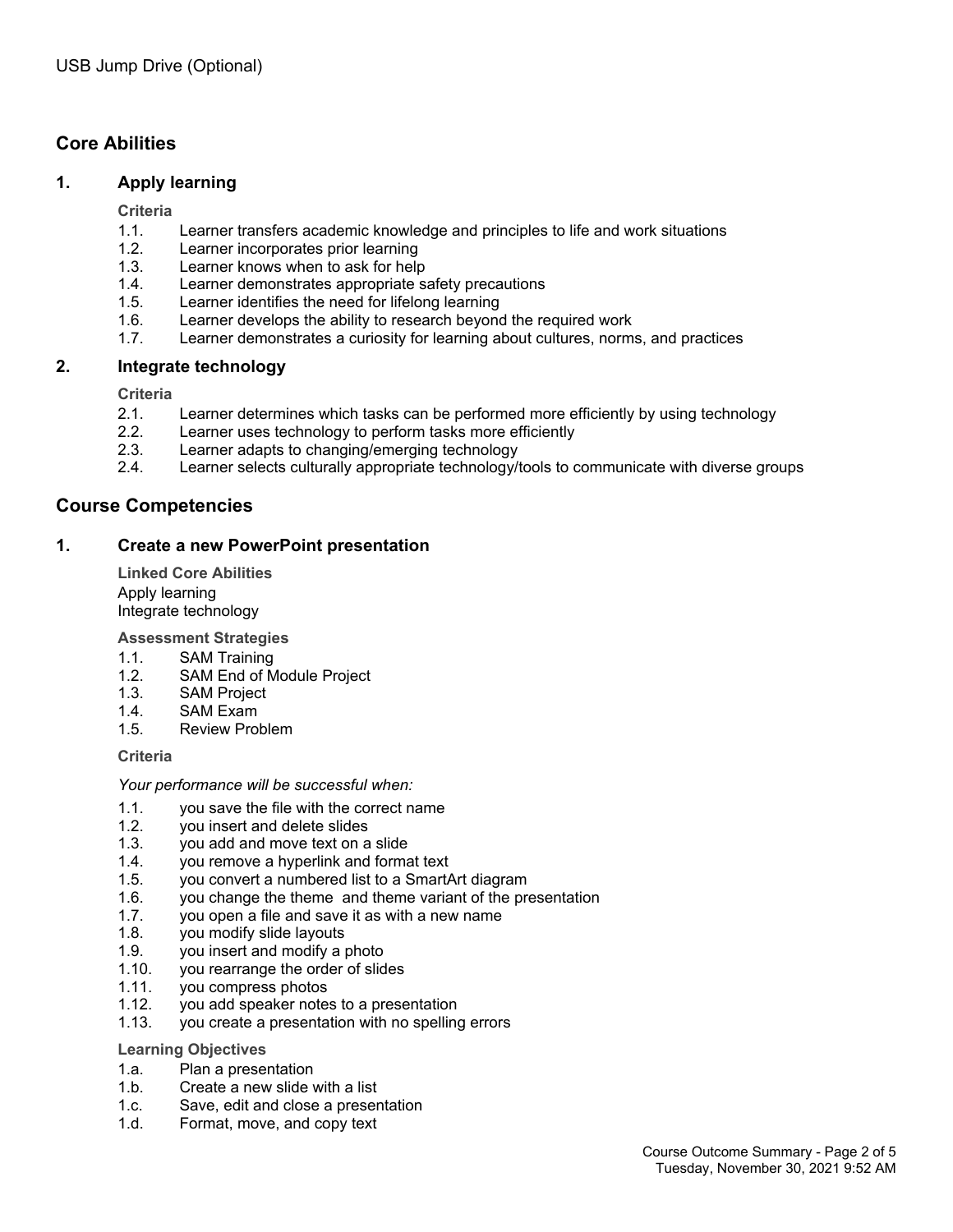- 1.e. Convert a list to a SmartArt diagram
- 1.f. Duplicate, rearrange, and delete slides
- 1.g. Change the theme and theme variants
- 1.h. Insert, crop, and compress photos
- 1.i. Resize and move objects
- 1.j. Create speaker notes
- 1.k. Check the spelling in a presentation

## **2. Add media and special effects to a PowerPoint presentation**

**Linked Core Abilities** Apply learning Integrate technology

**Assessment Strategies**

- 2.1. SAM Training
- 2.2. SAM End of Module Project
- 2.3. SAM Project
- 2.4. SAM Exam<br>2.5. Review Pro
- Review Problem

## **Criteria**

*Your performance will be successful when:*

- 2.1. you apply a theme from another presentation
- 2.2. you insert, resize and reposition a picture on a slide
- 2.3. you draw and format shapes
- 2.4. you apply a shape style
- 2.5. you add text to a shape
- 2.6. you insert, format, and modify a table
- 2.7. you apply and modify transitions
- 2.8. you apply animations and modify animation settings
- 2.9. you change the effects of an animation
- 2.10. you insert a video
- 2.11. you trim a video and add a poster frame
- 2.12. you insert symbols
- 2.13. you add a footer to slides, notes, and handouts
- 2.14. you compress media files
- 2.15. you use Office Mix

#### **Learning Objectives**

- 2.a. Apply a theme from another presentation<br>2.b. Insert. format. and rotate shapes
- Insert, format, and rotate shapes
- 2.c. Create, modify, and format tables
- 2.d. Insert and delete rows and columns
- 2.e. Filling cells with pictures
- 2.f. Insert symbols
- 2.g. Add a footer and header to slides, handouts, and notes pages
- 2.h. Apply and modify transitions and animations
- 2.i. Add video and modify playback options
- 2.j. Trim video and set poster frame
- 2.k. Compress media

## **3. Create and modify objects and charts**

**Linked Core Abilities** Apply learning Integrate technology

**Assessment Strategies**

- 3.1. SAM Training
- 3.2. SAM End of Module Project
- 3.3. SAM Project
- 3.4. SAM Exam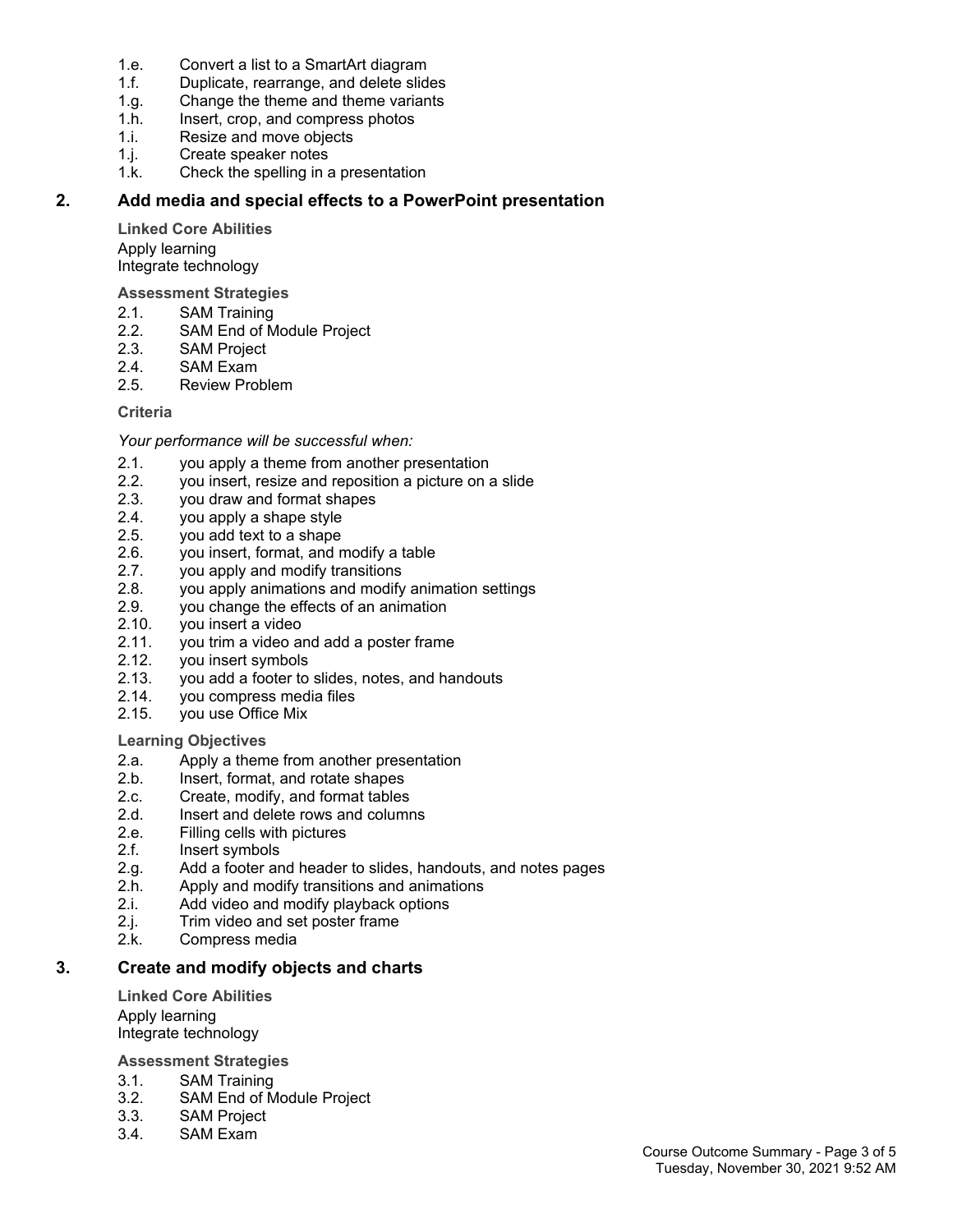#### 3.5. Review Problem

#### **Criteria**

#### *Your performance will be successful when:*

- 3.1. you create and format a SmartArt diagram
- 3.2. you insert an audio clip and modify playback options
- 3.3. you insert and format a chart
- 3.4. you insert and format a text box
- 3.5. you insert and format WordArt
- 3.6. you insert and format pictures
- 3.7. you create and format a custom shape
- 3.8. you insert and edit a movie to a slide
- 3.9. you apply alternative text to objects in the presentation

#### **Learning Objectives**

- 3.a. Create and modify a SmartArt diagram
- 3.b. Add an audio clip
- 3.c. Create and modify a chart
- 3.d. Insert and format text boxes
- 3.e. Apply WordArt styles to text
- 3.f. Modify photos using photo editing tools
- 3.g. Apply an artistic effect to a photo
- 3.h. Create a custom shape
- 3.i. Fill a shape with a textured and custom gradient
- 3.j. Add alternate text to objects

#### **4. Create a self-running presentation with advanced features**

**Linked Core Abilities** Apply learning Integrate technology

**Assessment Strategies**

- 4.1. SAM Training
- 4.2. SAM End of Module Project
- 4.3. SAM Project
- 4.4. SAM Exam
- 4.5. Review Problem
- 4.6. Final Project

#### **Criteria**

#### *You will know you are successful when:*

- 4.1. you use guides to align guides
- 4.2. you apply multiple animations to an object
- 4.3. you use the animation pane to modify animation settings
- 4.4. you modify the background of slide
- 4.5. you insert a picture and apply advanced formatting
- 4.6. you apply hyperlinks to text
- 4.7. you create a shape and use it as an action button
- 4.8. you insert an action button
- 4.9. you modify the color palette
- 4.10. you apply rehearse timings
- 4.11. you modify the timings of slides<br>4.12. vou record narration
- 4.12. you record narration
- 4.13. you set up a show to be browsed at a kiosk
- 4.14. you run the document inspector
- 4.15. you package a presentation
- 4.16. you save a presentation as a PDF

#### **Learning Objectives**

4.a. Use guides to align objects